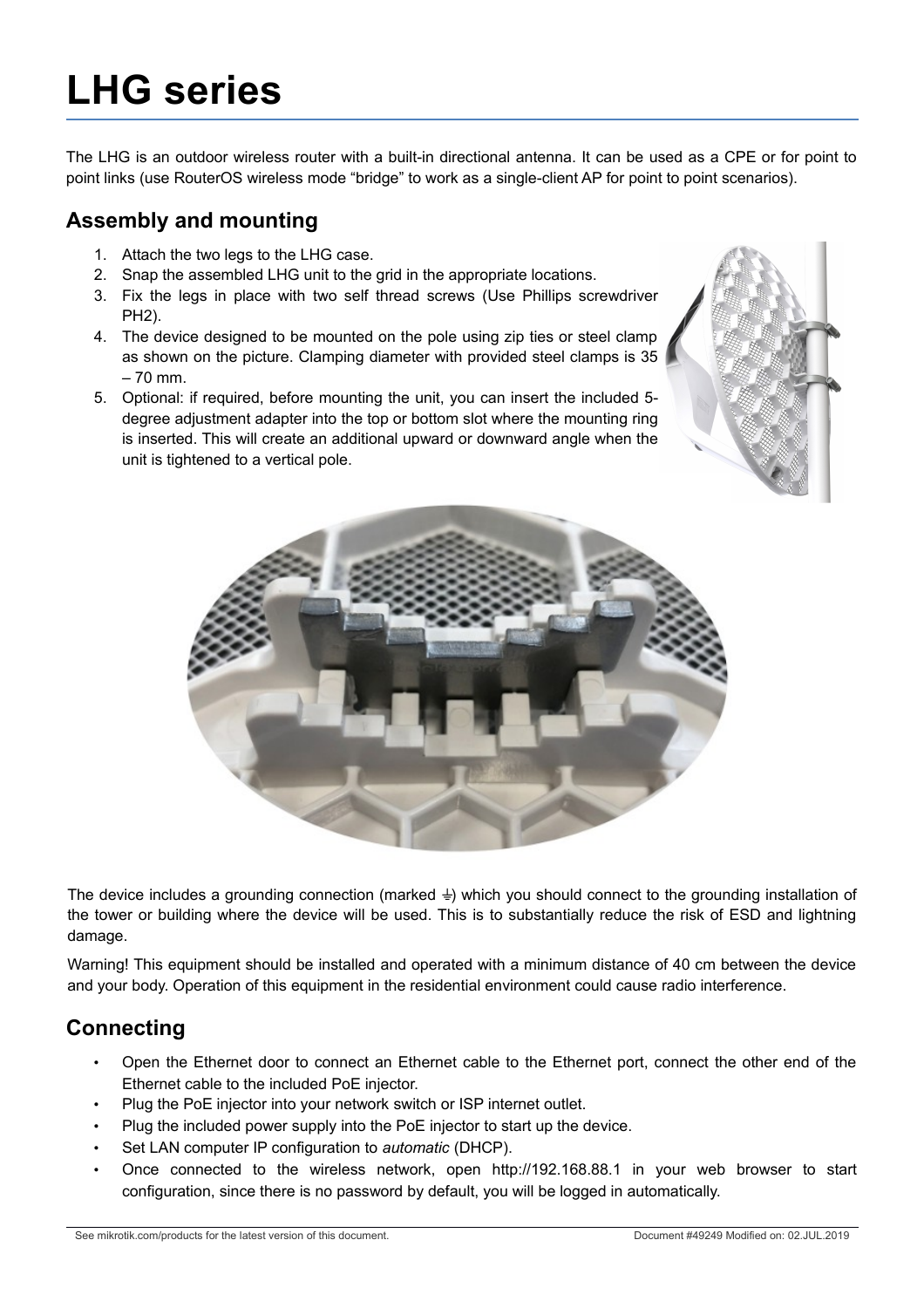- We recommend clicking the "Check for updates" button and updating your RouterOS software to the latest version to ensure the best performance and stability.
- Choose your country, to apply country regulation settings and set up your password in the screen that loads.

The device is preconfigured as a wireless client and all you need to do is select the AP to connect to and set a device password. You can do this in the QuickSet tab that is opened by default.

In case the IP connection is not available, Winbox can be used to connect to the MAC address of the device. In case you wish to boot the device from the network, for example, to use MikroTik Netinstall, hold the RESET button of the device when starting it, until the LED light turns off, then the device will start to look for Netinstall servers. More information about using RouterOS and connecting to this device in our documentation:<http://mt.lv/help>

#### **Powering**

The device accepts powering only from Passive PoE injectors.

Connecting to a POE Adapter:

- 1. Connect the Ethernet cable from the device to the POE port of the POE adapter.
- 2. Connect an Ethernet cable from your LAN to the LAN port of the POE adapter, please mind arrows for data and power flow.
- 3. Connect the power cord to the adapter, and then plug the power cord into a power outlet.

#### **Configuration**

Once logged in, we recommend clicking the "Check for updates" button in the QuickSet menu, as updating your RouterOS software to the latest version ensures the best performance and stability. For wireless models, please make sure you have selected the country where the device will be used, to conform with local regulations.

RouterOS includes many configuration options in addition to what is described in this document. We suggest starting here to get yourself accustomed to the possibilities: [http://mt.lv/help.](http://mt.lv/help) In case IP connection is not available, the Winbox tool [\(http://mt.lv/winbox\)](http://mt.lv/winbox) can be used to connect to the MAC address of the device from the LAN side (all access is blocked from the Internet port by default).

For recovery purposes, it is possible to boot the device from the network, see a section [Reset button.](#page-1-0)

#### **Extension slots and ports**

- One Ethernet port, supporting automatic cross/straight cable correction (Auto MDI/X), so you can use either straight or cross-over cables for connecting to other network devices.
- One Integrated 2x2 MIMO wireless device with a built-in grid antenna.

LHG 2 Dual chain 18 dBi, 2.4GHz, 802.11b/g/n. Maximum power consumption 5 W.

- LHG 5 Dual chain 24.5 dBi, 5GHz, 802.11 a/n. Maximum power consumption 6 W.
- LHG HP5 Dual chain 24dBi, 5GHz, 802.11 a/n. Maximum power consumption 7 W.

LHG 5 ac Dual chain 24.5dBi, 5GHz, 802.11 a/n/ac. Maximum power consumption 8 W.

#### <span id="page-1-0"></span>**Reset button**

The reset button has three functions:

- Hold this button during boot time until LED light starts flashing, release the button to reset RouterOS configuration (total 5 seconds).
- Keep holding for 5 more seconds, LED turns solid, release now to turn on CAPs mode (total 10 seconds).
- Or keep holding the button for 5 more seconds until LED turns off, then release it to make the RouterBOARD look for Netinstall servers (total 15 seconds).

Regardless of the above option used, the system will load the backup RouterBOOT loader if the button is pressed before power is applied to the device. Useful for RouterBOOT debugging and recovery.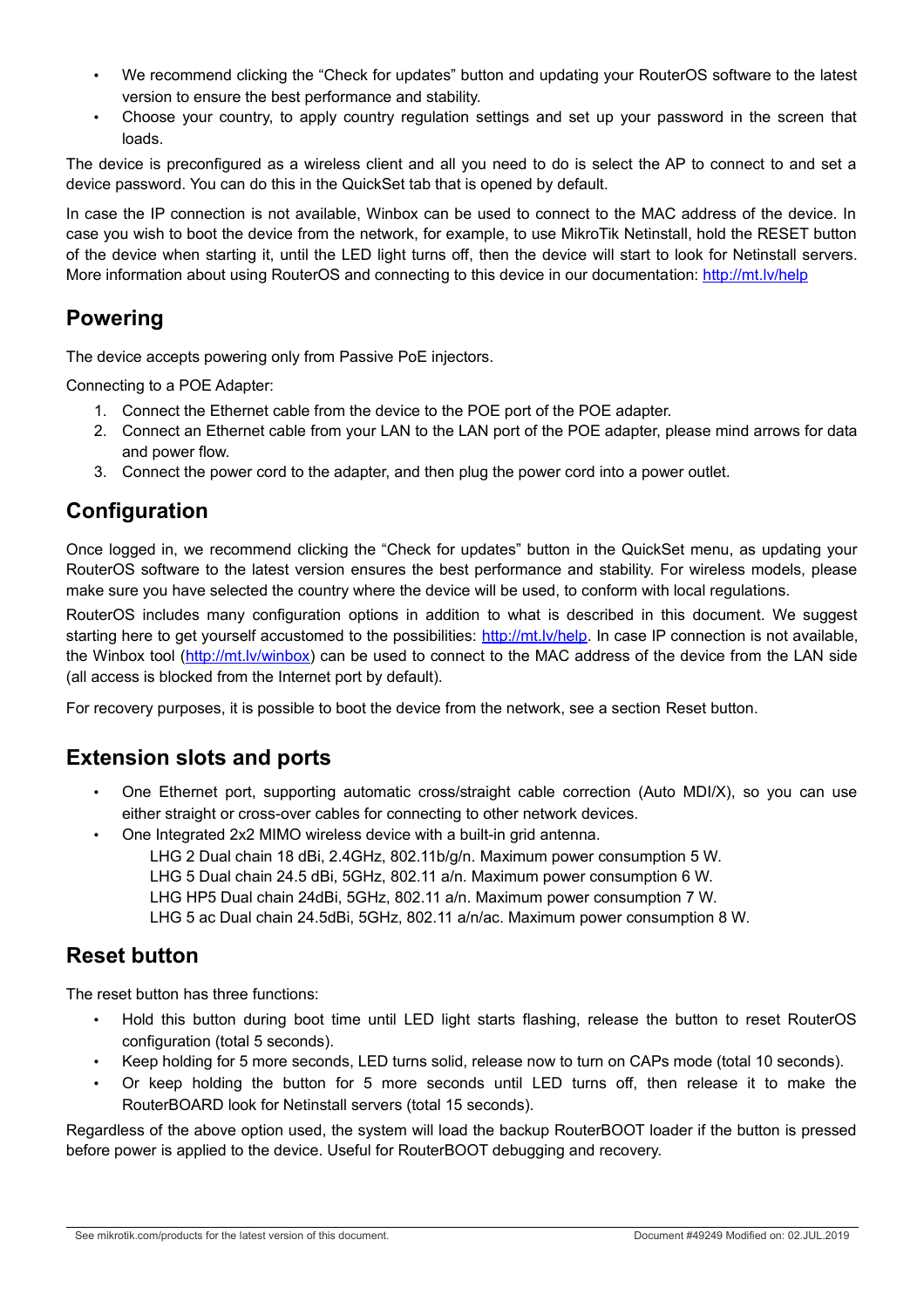# **Accessories**

Package includes the following accessories that come with the device:

- Mounting set for LHG-5.
- POE Injector/Gigabit POE injector(For LHGG-5acD).
- LHG-5G-390 mm Dish 3,0x2.5x0,5 mm.
- DC = EU/US Switching Power Supply 24 V, 0.38 A, 9 W, Level VI, cable: 1.5 m).
- Hose Clamp SUS304 (philips type ; clamping diameter range 35-70 mm).

#### **Specifications**

For more information about LHG products, specifications and pictures please visit our web page:  [https://mikrotik.com/product/lhg\\_2](https://mikrotik.com/product/lhg_2)

<https://mikrotik.com/product/RBLHG-5nD>

<https://mikrotik.com/product/RBLHG-5HPnD>

[https://mikrotik.com/product/lhg\\_5\\_ac](https://mikrotik.com/product/lhg_5_ac)

## **Operating system support**

The device supports RouterOS software version 6. The specific factory installed version number is indicated in the RouterOS menu /system resource. Other operating systems have not been tested.

#### **MikroTik mobile app**

Use the MikroTik smartphone app to configure your router in the field, or to apply the most basic initial settings for your MikroTik home access point.



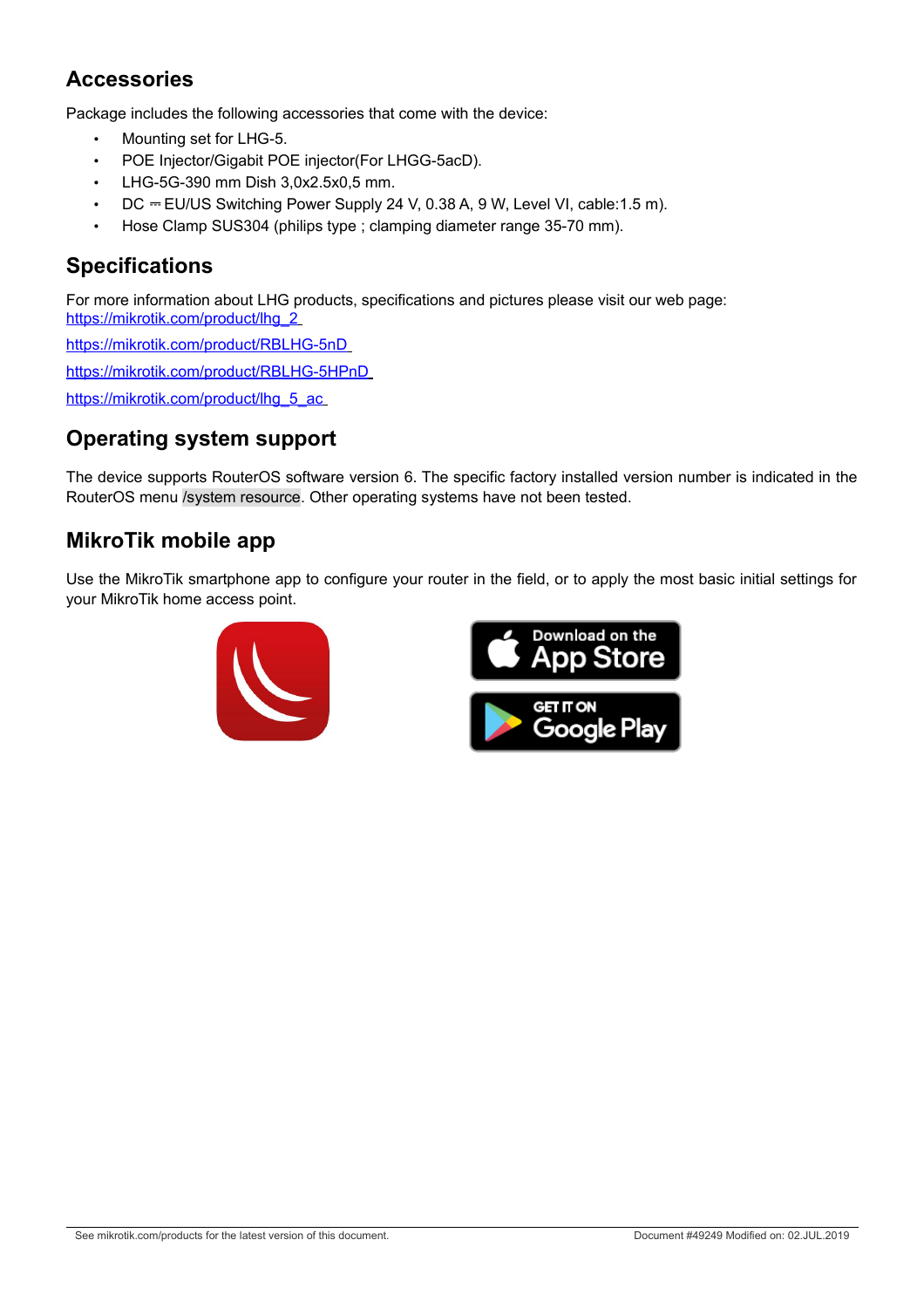## **Federal Communication Commission Interference Statement**



FCC ID:LHG 2 - TV7LHG2ND LHG 5 - TV7LHG5NDM LHG 5 ac - TV7LHG5ACD LHG HP5 - TV7LHG5HPND

This equipment has been tested and found to comply with the limits for a Class B digital device, pursuant to Part 15 of the FCC Rules. These limits are designed to provide reasonable protection against harmful interference in a residential installation.

This equipment generates, uses and can radiate radio frequency energy and, if not installed and used in accordance with the instructions, may cause harmful interference to radio communications. However, there is no guarantee that interference will not occur in a particular installation. If this equipment does cause harmful interference to radio or television reception, which can be determined by turning the equipment off and on, the user is encouraged to try to correct the interference by one of the following measures:

- Reorient or relocate the receiving antenna.
- Increase the separation between the equipment and receiver.
- Connect the equipment into an outlet on a circuit different from that to which the receiver is connected.
- Consult the dealer or an experienced radio/TV technician for help.

FCC Caution: Any changes or modifications not expressly approved by the party responsible for compliance could void the user's authority to operate this equipment.

This device complies with Part 15 of the FCC Rules. Operation is subject to the following two conditions: (1) This device may not cause harmful interference, and (2) this device must accept any interference received, including interference that may cause undesired operation. This device and its antenna must not be co-located or operation in conjunction with any other antenna or transmitter.

IMPORTANT: Exposure to Radio Frequency Radiation.

This equipment complies with the FCC RF radiation exposure limits set forth for an uncontrolled environment. This equipment should be installed and operated with a minimum distance of 40 cm between the radiator and any part of your body.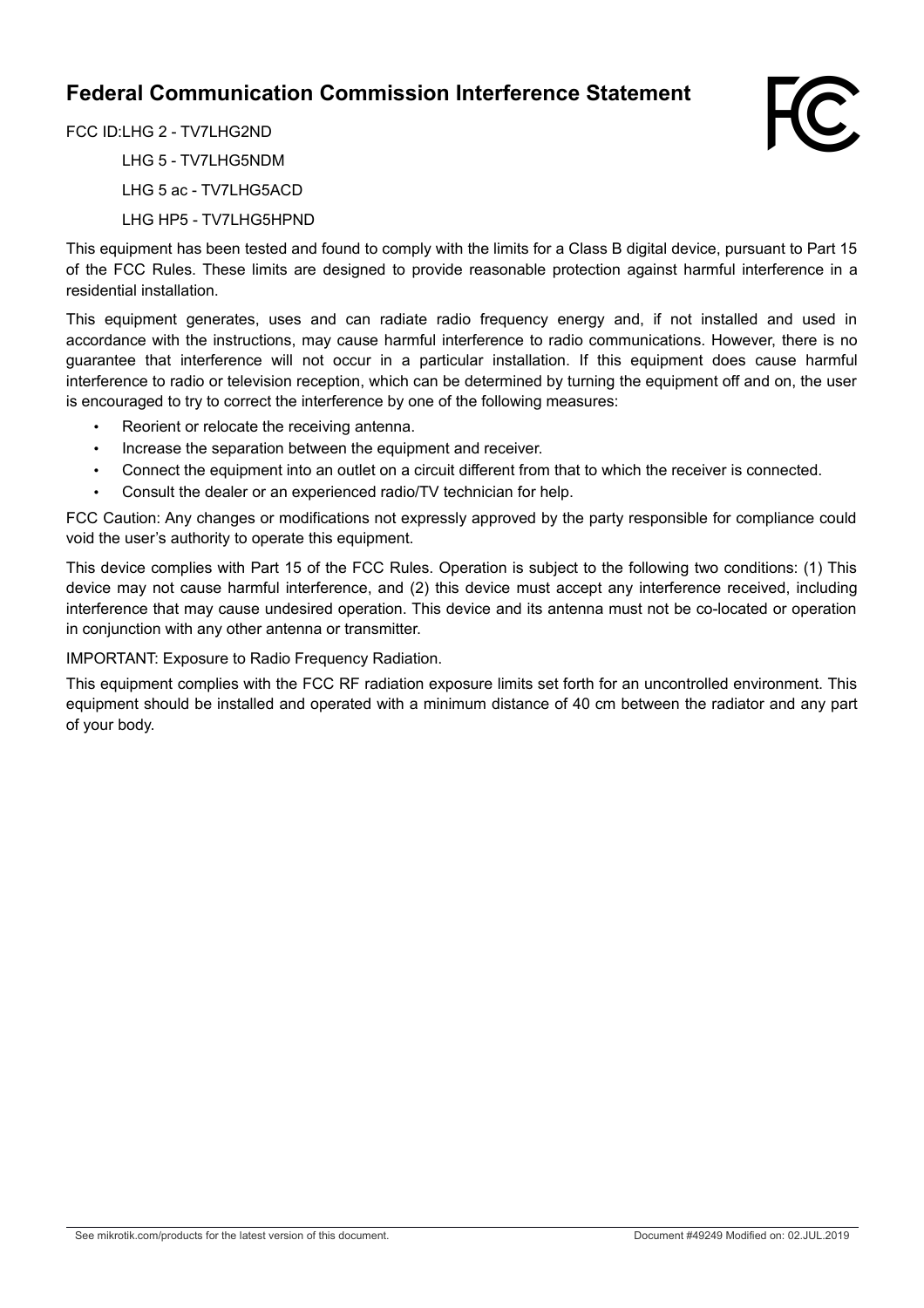## **Industry Canada**

 $IC:$  LHG 2 - 7442A-LHG2ND LHG 5 - 7442A-LHG5NDM LHG 5 ac - 7442A-LHG5ACD LHG HP5 - 7442A-LHG5HPND

This device complies with Industry Canada licence-exempt RSS standard(s). Operation is subject to the following two conditions: (1) this device may not cause interference, and (2) this device must accept any interference, including interference that may cause undesired operation of the device.

Le présent appareil est conforme aux CNR d'Industrie Canada applicables aux appareils radio exempts de licence. L'exploitation est autorisée aux deux conditions suivantes : (1) l'appareil ne doit pas produire de brouillage, et (2) l'utilisateur de l'appareil doit accepter tout brouillage radioélectrique subi, même si le brouillage est susceptible d'en compromettre le fonctionnement.

IMPORTANT: Exposure to Radio Frequency Radiation.

This equipment complies with the IC radiation exposure limits set forth for an uncontrolled environment. This equipment should be installed and operated with a minimum distance of 40 cm between the radiator and any partof your body.

Cet équipement est conforme aux limites d'exposition au rayonnement IC définies pour un environnement non contrôlé. Cet équipement doit être installé et utilisé à une distance minimale de 40 cm entre le radiateur et toute partie de votre corps.

CAN ICES-3 (B)/NMB-3(B)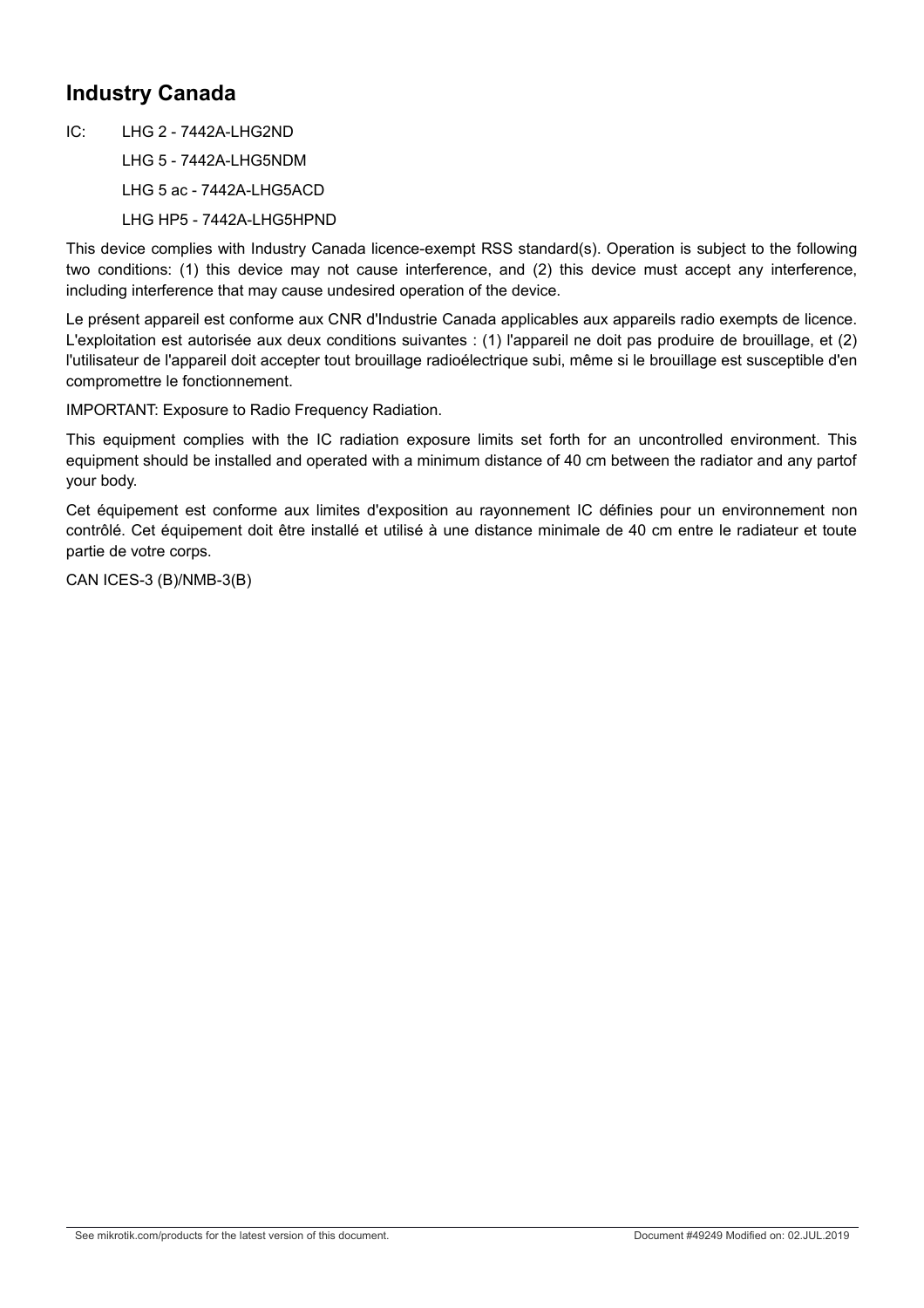#### **CE Declaration of Conformity**

Manufacturer: Mikrotikls SIA, Brivibas gatve 214i Riga, Latvia, LV1039.

|    | $m$ ananao $m$ . Iviini olinis Oli I, Drivibas yatvo $L$ i $\pi$ i Tiiga, Latvia, Lv Toos.                                                                                                                                                       |
|----|--------------------------------------------------------------------------------------------------------------------------------------------------------------------------------------------------------------------------------------------------|
|    | ВСС настоящото Mikrotīkls SIA декларира, че този тип радиосъоръжение RouterBOARD е в съответствие с Директива 2014/53/EC.                                                                                                                        |
|    | Цялостният текст на ЕС декларацията за съответствие може да се намери на следния интернет адрес: https://mikrotik.com/products                                                                                                                   |
|    | CS Tímto Mikrotīkls SIA prohlašuje, že typ rádiového zařízení RouterBOARD je v souladu se směrnicí 2014/53/EU. Úplné znění EU prohlášení o                                                                                                       |
|    | shodě je k dispozici na této internetové adrese: https://mikrotik.com/products                                                                                                                                                                   |
|    | DA Hermed erklærer Mikrotīkls SIA, at radioudstyrstypen RouterBOARD er i overensstemmelse med direktiv 2014/53/EU. EU-                                                                                                                           |
|    | overensstemmelseserklæringens fulde tekst kan findes på følgende internetadresse: https://mikrotik.com/products                                                                                                                                  |
|    | DE Hiermit erklärt Mikrotīkls SIA, dass der Funkanlagentyp RouterBOARD der Richtlinie 2014/53/EU entspricht. Der vollständige Text der EU-                                                                                                       |
|    | Konformitätserklärung ist unter der folgenden Internetadresse verfügbar: https://mikrotik.com/products                                                                                                                                           |
|    | ΕL Με την παρούσα ο/η Mikrotīkls SIA , δηλώνει ότι ο ραδιοεξοπλισμός RouterBOARD πληροί την οδηγία 2014/53/ΕΕ. Το πλήρες κείμενο της<br> δήλωσης συμμόρφωσης ΕΕ διατίθεται στην ακόλουθη ιστοσελίδα στο διαδίκτυο: https://mikrotik.com/products |
|    | EN Hereby, Mikrotīkls SIA declares that the radio equipment type RouterBOARD is in compliance with Directive 2014/53/EU. The full text of the                                                                                                    |
|    | EU declaration of conformity is available at the following internet address: https://mikrotik.com/products                                                                                                                                       |
|    | ES Por la presente, Mikrotīkls SIA declara que el tipo de equipo radioeléctrico RouterBOARD es conforme con la Directiva 2014/53/UE. El texto                                                                                                    |
|    | completo de la declaración UE de conformidad está disponible en la dirección Internet siguiente: https://mikrotik.com/products                                                                                                                   |
|    | ET Käesolevaga deklareerib Mikrotīkls SIA, et käesolev raadioseadme tüüp RouterBOARD vastab direktiivi 2014/53/EL nõuetele. ELi                                                                                                                  |
|    | vastavusdeklaratsiooni täielik tekst on kättesaadav järgmisel internetiaadressil: https://mikrotik.com/products                                                                                                                                  |
|    | Mikrotīkls SIA vakuuttaa, että radiolaitetyyppi RouterBOARD on direktiivin 2014/53/EU mukainen. EU-vaatimustenmukaisuusvakuutuksen                                                                                                               |
|    | täysimittainen teksti on saatavilla seuraavassa internetosoitteessa: https://mikrotik.com/products                                                                                                                                               |
|    | FR Le soussigné, Mikrotīkls SIA, déclare que l'équipement radioélectrique du type RouterBOARD est conforme à la directive 2014/53/UE. Le                                                                                                         |
|    | texte complet de la déclaration UE de conformité est disponible à l'adresse internet suivante: https://mikrotik.com/products                                                                                                                     |
|    | HR Mikrotīkls SIA ovime izjavljuje da je radijska oprema tipa RouterBOARD u skladu s Direktivom 2014/53/EU. Cjeloviti tekst EU izjave o                                                                                                          |
|    | sukladnosti dostupan je na sljedećoj internetskoj adresi: https://mikrotik.com/products                                                                                                                                                          |
|    | HU Mikrotīkls SIA igazolja, hogy a RouterBOARD típusú rádióberendezés megfelel a 2014/53/EU irányelvnek. Az EU-megfelelőségi nyilatkozat                                                                                                         |
|    | teljes szövege elérhető a következő internetes címen: https://mikrotik.com/products                                                                                                                                                              |
| lΤ | Il fabbricante, Mikrotīkls SIA, dichiara che il tipo di apparecchiatura radio RouterBOARD è conforme alla direttiva 2014/53/UE. Il testo                                                                                                         |
|    | completo della dichiarazione di conformità UE è disponibile al seguente indirizzo Internet: https://mikrotik.com/products                                                                                                                        |
| IS | Hér með lýsir Mikrotīkls SIA því yfir að RouterBOARD er í samræmi við grunnkröfur og aðrar kröfur, sem gerðar eru í tilskipun 2014/53/EU.                                                                                                        |
|    | Fullur texti ESB samræmisyfirlýsingar er að finna á eftirfarandi veffangi: https://mikrotik.com/products                                                                                                                                         |
|    | LT Aš, Mikrotīkls SIA, patvirtinu, kad radijo įrenginių tipas RouterBOARD atitinka Direktyvą 2014/53/ES. Visas ES atitikties deklaracijos tekstas<br>prieinamas šiuo interneto adresu: https://mikrotik.com/products                             |
|    | Ar šo Mikrotīkls SIA deklarē, ka radioiekārta RouterBOARD atbilst Direktīvai 2014/53/ES. Pilns ES atbilstības deklarācijas teksts ir pieejams                                                                                                    |
|    | šādā interneta vietnē: https://mikrotik.com/products                                                                                                                                                                                             |
|    | MT B'dan, Mikrotīkls SIA, niddikjara li dan it-tip ta' tagħmir tar-radju RouterBOARD huwa konformi mad-Direttiva 2014/53/UE. It-test kollu tad-                                                                                                  |
|    | dikjarazzjoni ta' konformità tal-UE huwa disponibbli f'dan l-indirizz tal-Internet li ġej: https://mikrotik.com/products                                                                                                                         |
|    | NL Hierbij verklaar ik, Mikrotīkls SIA , dat het type radioapparatuur RouterBOARD conform is met Richtlijn 2014/53/EU. De volledige tekst van                                                                                                    |
|    | de EU-conformiteitsverklaring kan worden geraadpleegd op het volgende internetadres: https://mikrotik.com/products                                                                                                                               |
|    | NOMikrotīkls SIA erklærer herved at utstyret RouterBOARD er i samsvar med de grunnleggende krav og øvrige relevante krav i direktiv                                                                                                              |
|    | 2014/53/EU. Den fulle teksten til EU-samsvarserklæringen er tilgjengelig på følgende internettadresse: https://mikrotik.com/products                                                                                                             |
|    | PL Mikrotīkls SIA niniejszym oświadcza, że typ urządzenia radiowego RouterBOARD jest zgodny z dyrektywą 2014/53/UE. Pełny tekst                                                                                                                  |
|    | deklaracji zgodności UE jest dostępny pod następującym adresem internetowym: https://mikrotik.com/products                                                                                                                                       |
|    | PT O(a) abaixo assinado(a) Mikrotīkls SIA declara que o presente tipo de equipamento de rádio RouterBOARD está em conformidade com a                                                                                                             |
|    | Diretiva 2014/53/UE. O texto integral da declaração de conformidade está disponível no seguinte endereço de Internet:                                                                                                                            |
|    | https://mikrotik.com/products                                                                                                                                                                                                                    |
|    | ROPrin prezenta, Mikrotīkls SIA declară că tipul de echipamente radio RouterBOARD este în conformitate cu Directiva 2014/53/UE. Textul                                                                                                           |
|    | integral al declarației UE de conformitate este disponibil la următoarea adresă internet: https://mikrotik.com/products                                                                                                                          |
|    | SK Mikrotīkls SIA týmto vyhlasuje, že rádiové zariadenie typu RouterBOARD je v súlade so smernicou 2014/53/EÚ. Úplné EÚ vyhlásenie o                                                                                                             |
|    | zhode je k dispozícii na tejto internetovej adrese: https://mikrotik.com/products                                                                                                                                                                |
|    | SL Mikrotīkls SIA potrjuje, da je tip radijske opreme RouterBOARD skladen z Direktivo 2014/53/EU. Celotno besedilo izjave EU o skladnosti je                                                                                                     |
|    | na voljo na naslednjem spletnem naslovu: https://mikrotik.com/products                                                                                                                                                                           |
|    | SV Härmed försäkrar Mikrotīkls SIA att denna typ av radioutrustning RouterBOARD överensstämmer med direktiv 2014/53/EU. Den fullständiga                                                                                                         |
|    | texten till EU-försäkran om överensstämmelse finns på följande webbadress: https://mikrotik.com/products                                                                                                                                         |

#### **MPE statement**

This equipment complies with EU radiation exposure limits set forth for an uncontrolled environment. This equipment should be installed and operated with minimum distance of 20 cm between the radiator and your body, unless specifically stated otherwise in page 1 of this document. In RouterOS you must specify your country, to make sure local wireless regulations are observed.

#### **Frequency bands terms of use**

| Frequency range (for applicable models) Channels used |           | Maximum Output Power (EIRP) Restriction |                                                        |  |  |
|-------------------------------------------------------|-----------|-----------------------------------------|--------------------------------------------------------|--|--|
| 2412-2472 MHz                                         | - 13      | $20$ dBm                                | Without any restriction to use in all EU Member States |  |  |
| 5150-5250 MHz                                         | $26 - 48$ | 23 dBm                                  | Restricted to indoor use only*                         |  |  |
| 5250-5350 MHz                                         | 52 - 64   | 20 dBm                                  | Restricted to indoor use only*                         |  |  |
| 5470-5725 MHz                                         | 100 - 140 | 27 dBm                                  | Without any restriction to use in all EU Member States |  |  |

*\* It is the customer's responsibility to follow local country regulations, including operation within legal frequency channels, output power, cabling requirements, and Dynamic Frequency Selection (DFS) requirements. All Mikrotik radio devices must be professionally installed!*

*Note. Information contained here is subject to change. Please visit the product page on [www.mikrotik.com](http://www.mikrotik.com/) for the most up to date version of this document.*